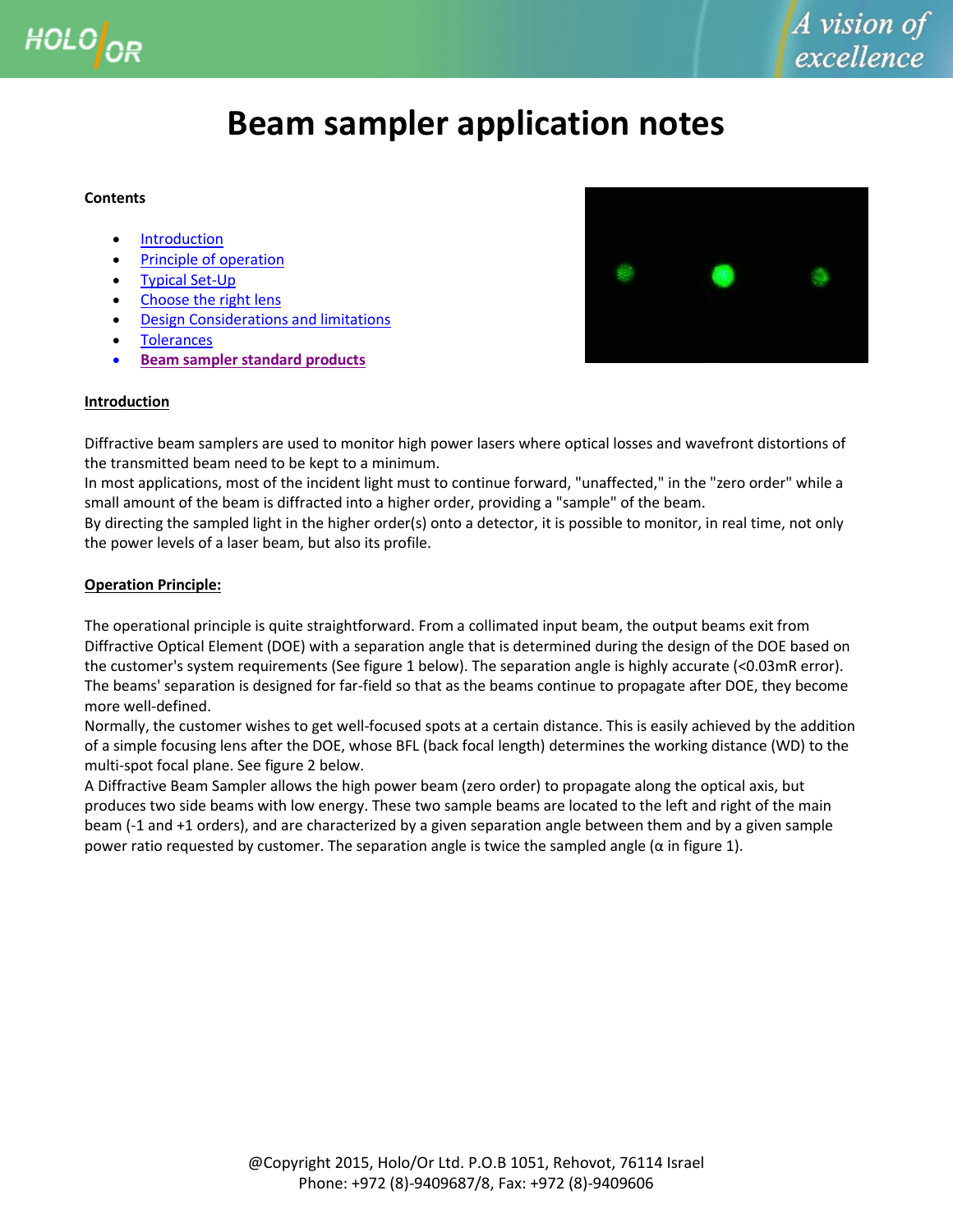

## <span id="page-1-0"></span>**Typical Set-Up**

## Figure 1: Beam Sampler DOE basic set-up



## Figure 2: Beam Sampler DOE with focusing lens



## Figure 3: Application example: Laser stabilizer with PID controller



@Copyright 2015, Holo/Or Ltd. P.O.B 1051, Rehovot, 76114 Israel Phone: +972 (8)-9409687/8, Fax: +972 (8)-9409606